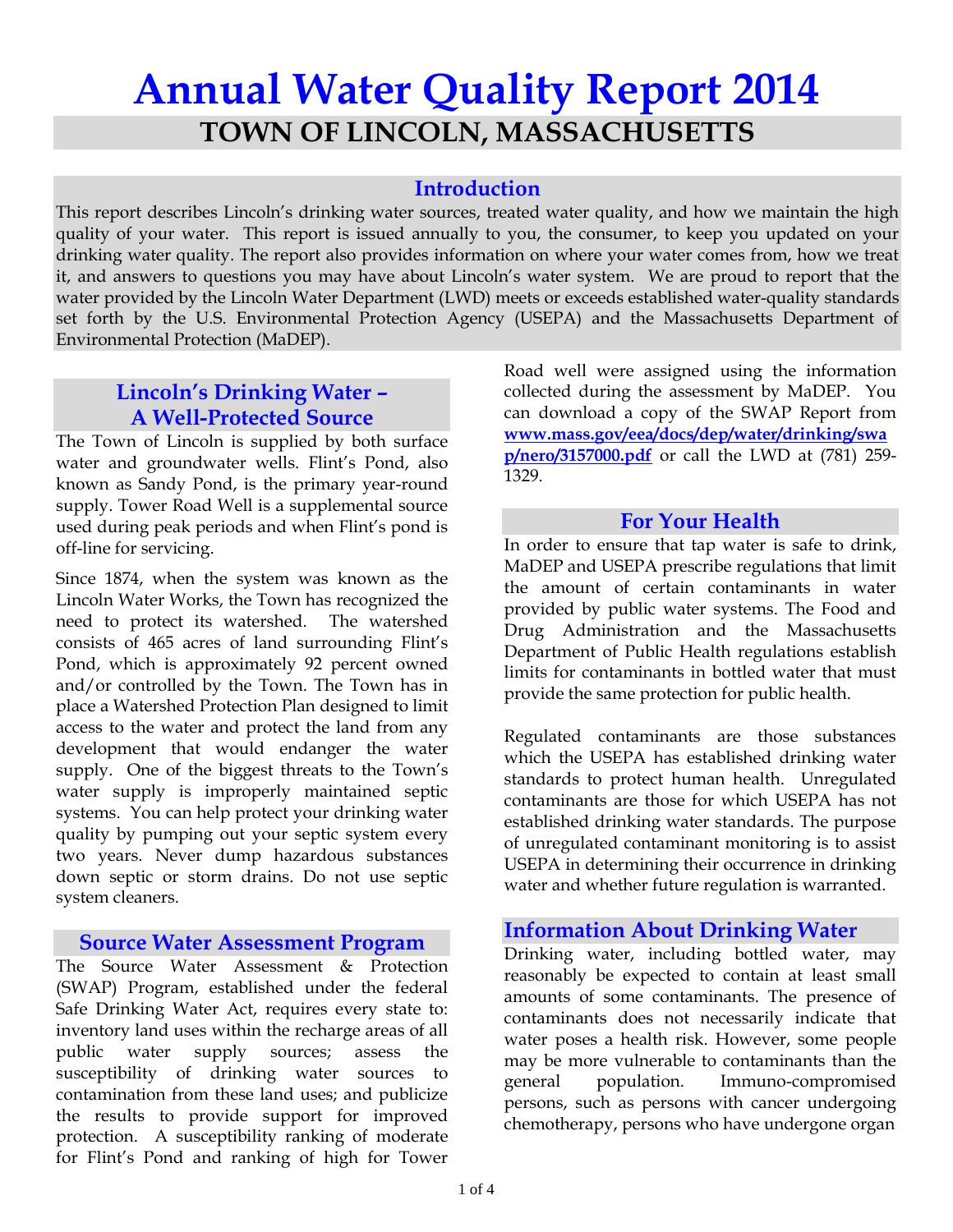transplants, people with HIV/AIDS or other immune system disorders, some elderly, and infants can be particularly at risk from infections. These people should seek advice about drinking water from their health care provider. More information about contaminants and potential health effects, including EPA/CDC guidelines on appropriate means to lessen the risk of infection by Cryptosporidium and other microbial contaminants, can be obtained by calling the USEPA's Safe Drinking Water Hotline (1-800-426- 4791).

The sources of drinking water generally include rivers, lakes, streams, ponds, reservoirs, springs and wells. Because water is the universal solvent, it dissolves naturally-occurring minerals, and, in some cases, radioactive material, and can pick up substances resulting from the presence of animals or from human activity as it travels over the surface of the land or through the ground. Contaminants that can be present include:

- *Microbial contaminants,* such as viruses and bacteria, which may come from septic systems and wildlife.
- *Inorganic contaminants*, such as salts and metals,  $\bullet$ which can be naturally occurring or result from urban storm water runoff, industrial or domestic wastewater discharges.
- *Pesticides and herbicides,* which may come from a variety of sources such as agriculture, urban storm water runoff and residential uses.
- *Radioactive contaminants*, may be naturally occurring or be the result of oil and gas production and mining activities.
- *Organic chemical contaminants*, including synthetic and volatile organic chemicals, which are byproducts of industrial processes and petroleum production, and can also come from gas stations, urban storm water runoff, and septic systems.

If present, elevated levels of lead can cause serious health problems, especially for pregnant women and young children. Lead in drinking water is primarily from materials and components associated with service lines and home plumbing. LWD is responsible for providing high quality drinking water, but cannot control the variety of materials used in plumbing components. When your water has been sitting for several hours, you can minimize the potential for lead exposure by flushing your tap for 30 seconds to 2 minutes before using water for drinking or cooking. If you are concerned about lead in your water, you may want to have your water tested. Information on lead in drinking water, testing methods, and steps you can take to minimize exposure is available from the Safe Drinking Water Hotline or at **[http://www.epa.gov/safewater/lead.](http://www.epa.gov/safewater/lead)**

Turbidity has no health effects. However, turbidity can interfere with disinfection and provide a medium for microbial growth. Turbidity may indicate the presence of disease-causing organisms. These organisms include bacteria, viruses and parasites that can cause symptoms such as nausea, cramps, diarrhea, and associated headaches.

# **How Can I Learn More?**

LWD's Superintendent, Gregory Woods, and staff are available **Monday – Friday**, from **7:00 A.M. - 3:30 P.M**., and at **(781) 259-1329.** Water Commission meetings are held on the 2nd Tuesday of each month at 7:30 A.M. at 77 Sandy Pond Road. You can also check the Town's website at **http://www.lincolntown.org**. Lincoln's Public Water System I.D. # is: **3157000**.

#### **Water Rates**

**\$4.06** per 1,000 gal. for usage **under 20,000** gal. **\$8.57** per 1,000 gal. for usage **over 20,000** gal. **\$20.02** per 1,000 gal. for usage **over 40,000** gal. **\$20.02** per 1,000 gal. for **all irrigation only** meters. Rates based on a quarterly billing period. Base Charge + Usage = Total Amount Due Base charge = \$30 for water meter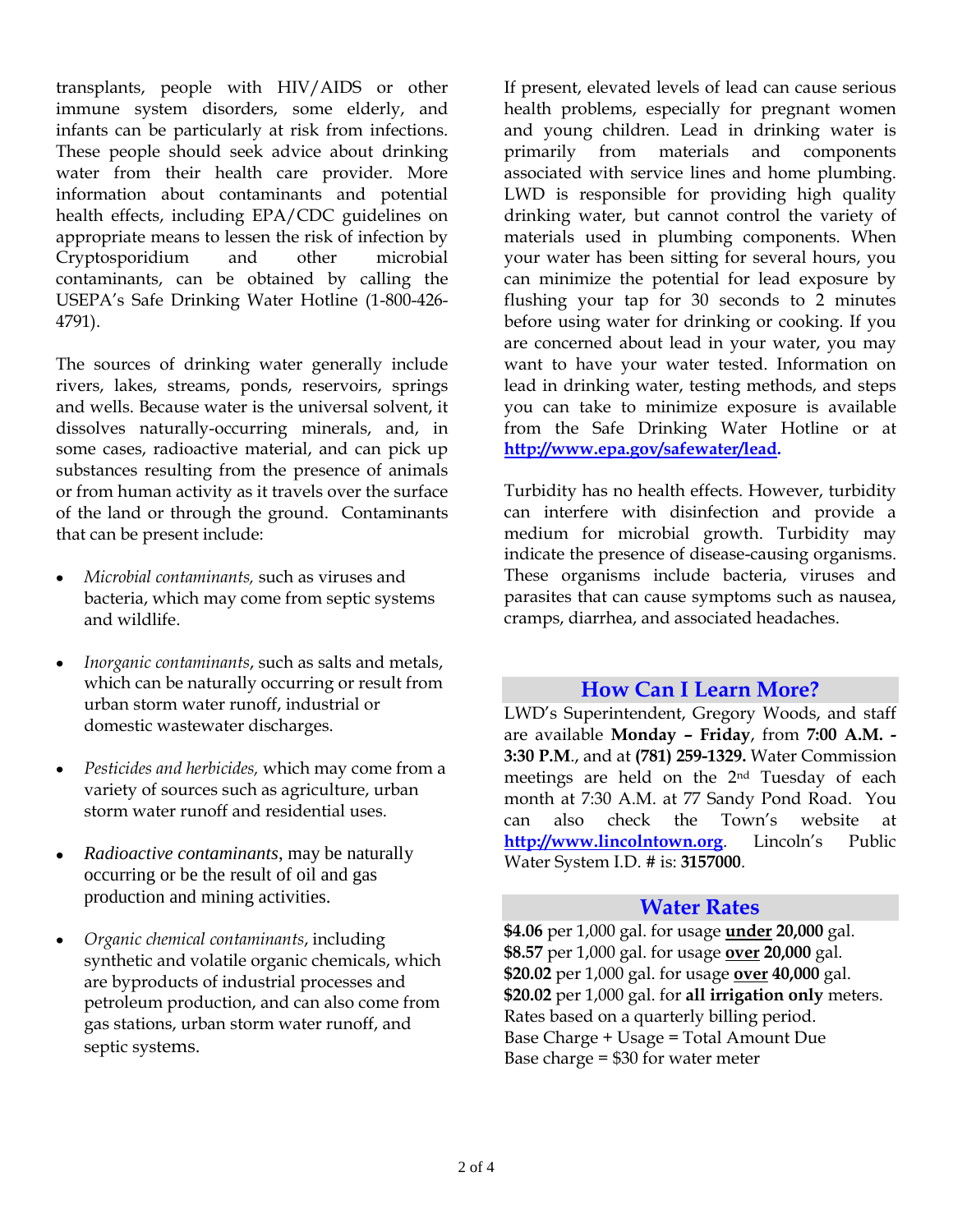# **Mandatory Water Use Restriction**

The MaDEP, through its Water Management Act permitting process, has drastically reduced Lincoln's water allocation starting in 2014. Lincoln missed the December 31, 2011, mandate to reduce individual water consumption to the 65 gallons per person per day performance standard. Due to last year's hot summer, Lincoln's average usage was 70 gallons per person per day. To meet the permit requirements, the Town must continue its mandatory outdoor use restriction program from May 1st through September 30th.

The mandatory water conservation program restricts all nonessential outdoor watering: House addresses that end with an even number may water on Tuesday and/or Thursday; House addresses that end with an odd number may water on Wednesday and/or Friday. Nonessential outdoor watering is prohibited Saturday, Sunday or Monday. Watering is allowed only between 7 P.M. and 7 A.M.; drip irrigation, while restricted to the odd/even schedule, is allowed at any time during the day.

Restricted activities include irrigation of lawns via sprinklers or automatic irrigation systems, washing of vehicles, and washing of exterior building surfaces, parking lots, driveways or sidewalks. Sprinkle irrigation of lawns, gardens, flowers or ornamental plants by means of a hand held hose or bucket is not subject to the restriction.

LWD staff will be monitoring sprinkler use in Town and will stop to remind residents of the policy. A second notice will result in a \$50 fine, and subsequent violations will warrant a \$100 fine.

#### **New Water Protection Zoning**

Lincoln passed overlay water protection by-laws in 2012 and 2013 to protect the well and pond from contamination. If you have property in the protected areas, please minimize use of fertilizers, pesticides and other chemicals that can impact the drinking water. A map of the protected areas is available on the Department's website at **[www.lincolntown.org/index.aspx?NID](http://www.lincolntown.org/index.aspx?NI)=224.**

# **Meter Modernization Program**

The Department has almost completed upgrading its metering system with digital display, radiofrequency water meters. If a new digital meter detects a leak, it will display a dripping faucet icon in the top left side of the display. If you request, the Department can download 96 days of daily use records to help you identify the frequency and magnitude of the leak. Instructions on how to read the meter, as well as examples of daily and hourly data graphs from water meters can be found at **[www.lincolntown.org/index.aspx?NID=398](http://www.lincolntown.org/index.aspx?NID=398)**.

You should record your meter reading at regular intervals (weekly or monthly). Subtract the new meter reading from the previous reading to calculate your water consumption for that period. Watch for leaks and monitor your progress toward the MaDEP goal of no more than 65 gallons per person per day, averaged over a one year period.

# **Quarterly Water Bills**

The Department changed from semi-annual to quarterly billing this year to allow earlier discovery of leak conditions. Early leak detection reduces both lost water and the resultant high customer charges that leaks can cause. Rates were also reduced for lower tier users and raised for higher tier users. Finally, the fixed fee component was increased to reflect that most of the Department's operating budget is fixed. The rate structure is available on the Department web site at **www.lincolntown.org/index.aspx?NID=222.**

#### **Water Treatment**

Depending on the source location, LWD adds a very low concentration of either potassium hydroxide or sodium hydroxide to the drinking water in order to increase the pH (reduce the acidity) of the water to reduce its natural corrosiveness. Chlorine is added as a disinfectant at the Flint's Pond facility and fluoride is added at both the treatment plant and the Tower Road well to aid in dental health and hygiene. Zinc orthophosphate is also added at both sites for corrosion control and to reduce levels of iron and manganese.